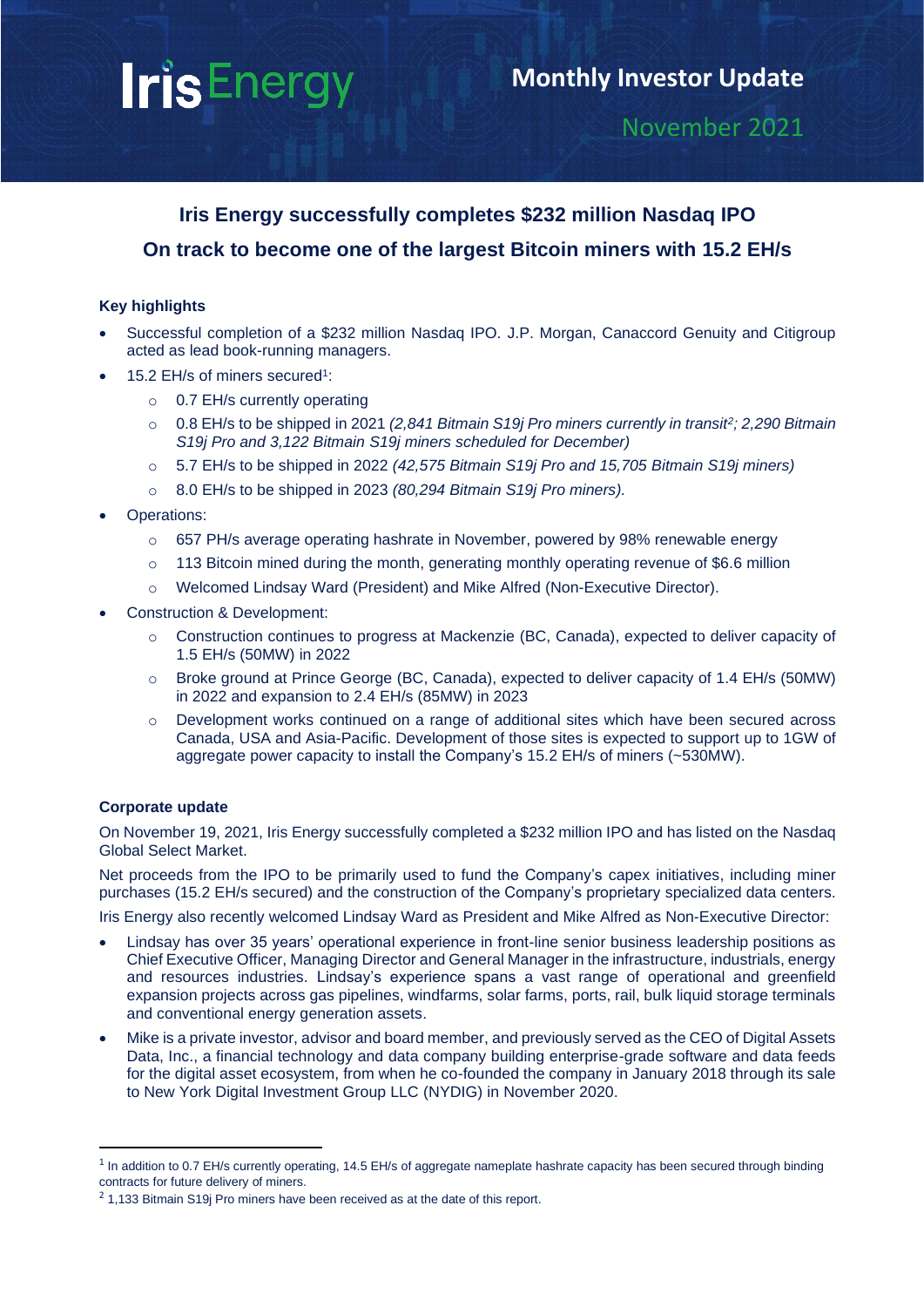# **Canal Flats update (0.7 EH/s, 30MW) – BC, Canada**

Canal Flats is 100% owned and operated by Iris Energy and has been operating since 2019. The project includes 10 acres of freehold land, an on-site 30MW substation, specialized data centers, a fabrication facility and ancillary infrastructure (including fiber connectivity).

Canal Flats achieved monthly average operating hashrate of 657 PH/s in November 2021, powered 98% by renewable energy. Additional miners being delivered to site are expected to increase operating hashrate above 700 PH/s in December 2021.

Canal Flats' highly efficient specialized data center design is now being rolled out to Mackenzie and Prince George. This proprietary design is expected to allow miners to run at optimized hashrate under all weather conditions, enhance revenue earning opportunities and extend expected miner life.

See Canal Flats site tour video at [https://youtu.be/-tld2Hw0AqM.](https://youtu.be/-tld2Hw0AqM)

## **Mackenzie update (1.5 EH/s, 50MW) – BC, Canada**

Construction continued to progress at the Company's 1.5 EH/s (50MW) site in Mackenzie.

Foundation works for the data centers are nearing completion, with construction of the buildings scheduled to commence in the next 6 weeks. The first 0.3 EH/s (9MW) remains on track for commissioning during Q2 2022 followed by full ramp up to 1.5 EH/s (50MW) during Q3 2022.

Upon completion, the specialized data centers are expected to power an additional ~15,000 Bitmain S19j Pro miners generating 1.5 EH/s of incremental hashrate and adding approximately 15 direct full-time local jobs in Mackenzie.

# **Prince George update (2.4 EH/s, 85MW) – BC, Canada**

Construction commenced at the Company's 2.4 EH/s (85MW) site in Prince George.

The first 1.4 EH/s (50MW) is expected to be energized by the end of Q3 2022 with the additional 1.0 EH/s (35MW) coming online in 2023.

Upon completion, the specialized data centers are expected to power an additional ~25,000 Bitmain S19j Pro and S19j miners generating 2.4 EH/s of incremental hashrate and adding approximately 20 direct fulltime local jobs in Prince George.

#### **Future development sites**

Development works continued on a range of additional sites which have been secured across Canada, USA and Asia-Pacific. Development of those sites is expected to support up to 1GW of aggregate power capacity to install the Company's 15.2 EH/s of miners (~530MW).

Planning activities, design & engineering and the BC Hydro electrical connection process continues on a number of sites in British Columbia, Canada. The Company is also actively engaging with local First Nations, surrounding communities and local businesses to ensure there is widespread benefit from Iris Energy's investment in regional British Columbia.

In the USA and Asia-Pacific, a number of additional sites (all targeting abundant and/or under-utilized renewable energy) are under varying stages of site due diligence, design & engineering, and electrical connection submissions.

Further details will be provided in due course including as and when development sites transition to the construction phase.

# 800 PH/s600 PH/s 400 PH/s 200 PH/s  $0.0 + 16$ 07/ 404 2AxNov **DU HOV Parkloy Avoy CAVO** 11 Aloy Alo

### **Operating and Financial Results**

Daily average operating hashrate chart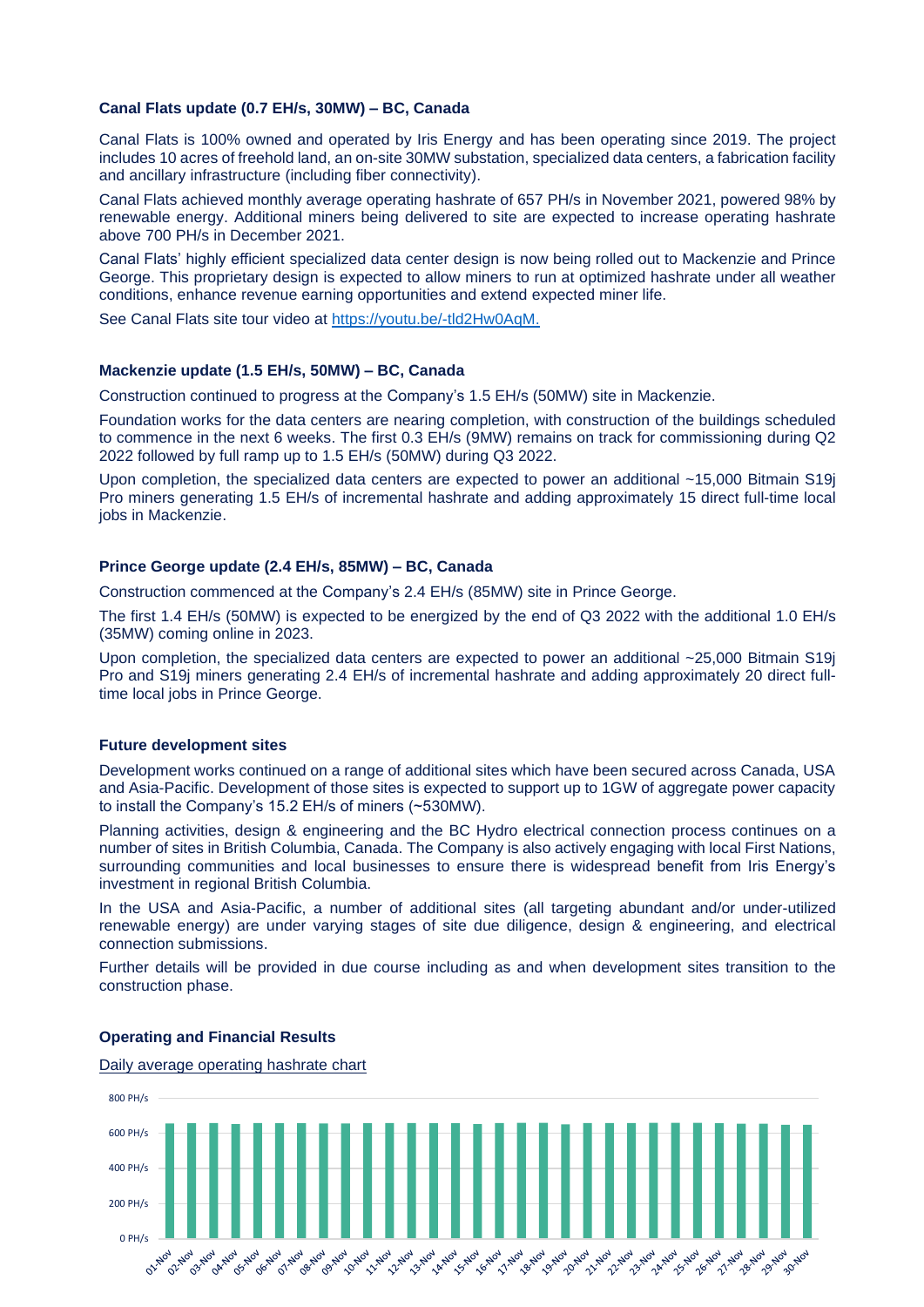# Technical commentary

Operational performance remained strong during November with operating hashrate continuing to increase, slightly impacted at the end of the month due to a scheduled outage and firmware updates on some of the miners.

Revenue per Bitcoin mined increased by 1%<sup>3</sup>, with revenue down 10% from October 2021 primarily due to 1 less day in the period combined with an increase in the network difficulty (average implied global hashrate increased from 142 EH/s to 159 EH/s).

| Operating*                        | <b>Sep-21</b> | <b>Oct-21</b> | <b>Nov-21</b> |
|-----------------------------------|---------------|---------------|---------------|
| <b>Operating power usage (MW)</b> | 19            | 22            | 23            |
| Avg operating hashrate (PH/s)     | 549           | 649           | 657           |

*\* Reflects actual recorded operating power usage and hashrate (not nameplate).*

| <b>Financial (unaudited)</b>              | <b>Sep-21</b> | <b>Oct-21</b> | <b>Nov-21</b> |
|-------------------------------------------|---------------|---------------|---------------|
| <b>Bitcoin mined</b>                      | 113           | 127           | 113           |
| Mining revenue (US\$'000) <sup>3</sup>    | 5.087         | 7,338         | 6,593         |
| Electricity costs (US\$'000) <sup>3</sup> | 737           | 852           | 822           |
| Revenue per Bitcoin (US\$)                | 44.847        | 57,634        | 58,328        |
| Electricity costs per Bitcoin (US\$)      | 6.498         | 6,695         | 7.275         |

| <b>Miner Shipping Schedule</b> | <b>Hardware</b>                       | <b>Units</b> | PH/s<br>(shipments) | PH/s<br>(cumulative) |
|--------------------------------|---------------------------------------|--------------|---------------------|----------------------|
| Operating (November 2021)      | S19j Pro / A12 <sup>4</sup>           | 7.770        | 657                 | 657                  |
| Q4 2021                        | S19j Pro / S19j                       | 8,253        | 795                 | 1,452                |
| Q1 2022                        | S19j Pro / S19j                       | 11,584       | 1,112               | 2,564                |
| Q <sub>2</sub> 2022            | S19j Pro / S19j                       | 11,660       | 1,119               | 3,683                |
| Q3 2022                        | S <sub>19</sub> Pro / S <sub>19</sub> | 7,063        | 659                 | 4,342                |
| Q4 2022                        | S <sub>19</sub> Pro / S <sub>19</sub> | 27,973       | 2,781               | 7,123                |
| Q1 2023                        | S <sub>19</sub> Pro                   | 26,577       | 2,658               | 9.781                |
| Q <sub>2</sub> 2023            | S <sub>19</sub> Pro                   | 26,765       | 2,676               | 12,457               |
| Q3 2023                        | S <sub>19</sub> Pro                   | 26,952       | 2,695               | 15,152               |
| <b>Total</b>                   |                                       | 154,597      | 15,152              |                      |

| <b>Site Overview</b> | <b>Capacity (MW)</b> | <b>Capacity</b><br>(EH/s) | <b>Timing</b> | <b>Status</b>      |
|----------------------|----------------------|---------------------------|---------------|--------------------|
| <b>Canal Flats</b>   | 30                   | 0.7                       | Complete      | Operating          |
| Mackenzie            | 50                   | 1.5                       | Q2-Q3 2022    | Under construction |
| <b>Prince George</b> | 85                   | 2.4                       | Q3 2022/2023  | Under construction |
| Other secured sites  | 365                  | 10.6                      | <b>TBC</b>    | Under development  |
| <b>Total</b>         | 530                  | 15.2                      |               |                    |

<sup>&</sup>lt;sup>3</sup> Monthly U.S. dollar values shown have been translated from Australian dollars (A\$) at the noon buying rate of the Federal Reserve Bank of New York on the last working day of each month. The rate applied for November 2021 is A\$1 to US\$0.7088. <sup>4</sup> Includes mix of lower efficiency hardware (e.g., T17, S17+, A10, A11), which is estimated to represent less than 15% of the operating 657 PH/s.